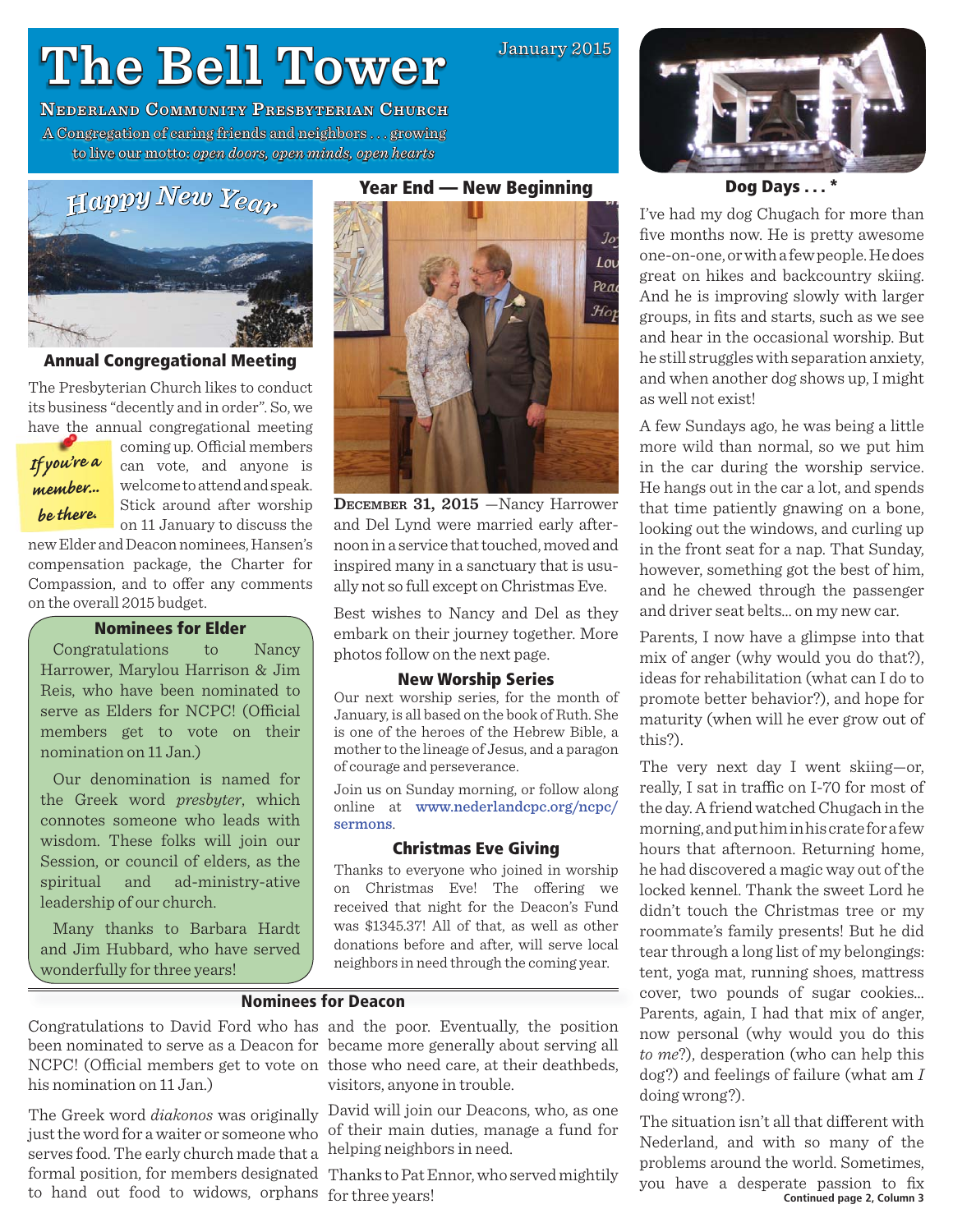

Will Ford serenading the young couple with songs familiar to most.

*Some enchanted evening . . .*

*When you find your true love* ...



*. . . Who can explain it, who can tell you why fools give reasons, wise men never try . . .*







**Attikus Romero is Del's neighbor of just two months – he has a great future ahead of him. He doesn't drive yet so bring him to the wedding.**





# **Bible Study**

Coinciding with the new worship series, we will be offering a Bible Study on the book of Ruth.

Bible Study Wednesdays at 6:30 at church.

**Men's Group** meets the third Sunday of each month at 4 pm. All men are welcome, whether you want to share a beer or help plan our next outreach project.

This month, 18 January, is at Salto.

#### **Continued page 2, Column 3**

systems and issues, or help people grow so they can improve themselves. You might cultivate hope that God has a better plan in mind, challenged by all the frustration when things fall backwards. You try to seek partnerships and support. Progress happens. Failures happen.

The Bible is a history of people improving slowly, with plenty of mistakes. They develop ways of living together more peacefully, then need strategies for dealing with the guilt of not being able to make a better society as quickly as they would like. They encourage personal and spiritual growth, while seeing themselves as one people, with one destiny. They understand the world through the lens of grand hopeful experiences, and then sing songs of despair.

When we read the Bible as a single static picture of a people's relationship with God, we miss the fact that the books are written over thousands of years, with slow developments toward compassion and justice. There is room in faith for anger and frustration and shame, because what we trust is a God who follows our development. We trust in a God who works alongside and through us, to shape the world into something more like the Kingdom God has in mind. We trust in a God who is more powerful than our mistakes.

Will my dog ever sit patiently through a worship service? Maybe someday; with work and practice. Will Nederland ever solve some of its problems with personal irresponsibility? Perhaps, though it will take much more work and a holy patience. Will our world ever destroy racial judgment and violence? Unlikely in my lifetime, but we can work toward something better, drawing encouragement through moments of success. Will the Christian faith that is emerging today ever draw us past abuse and insignificance, and toward fuller meaning and joy? That is my hope. May it be yours. — Hansen

 $*$  Just couldn't come up with a good title  $-$  Ed.

**Women's Group** meets the first Sunday of each month at 4 pm. All women are welcome, whether you want to share a drink or just some laughs with new church friends!

This month, 4 January, is at Salto.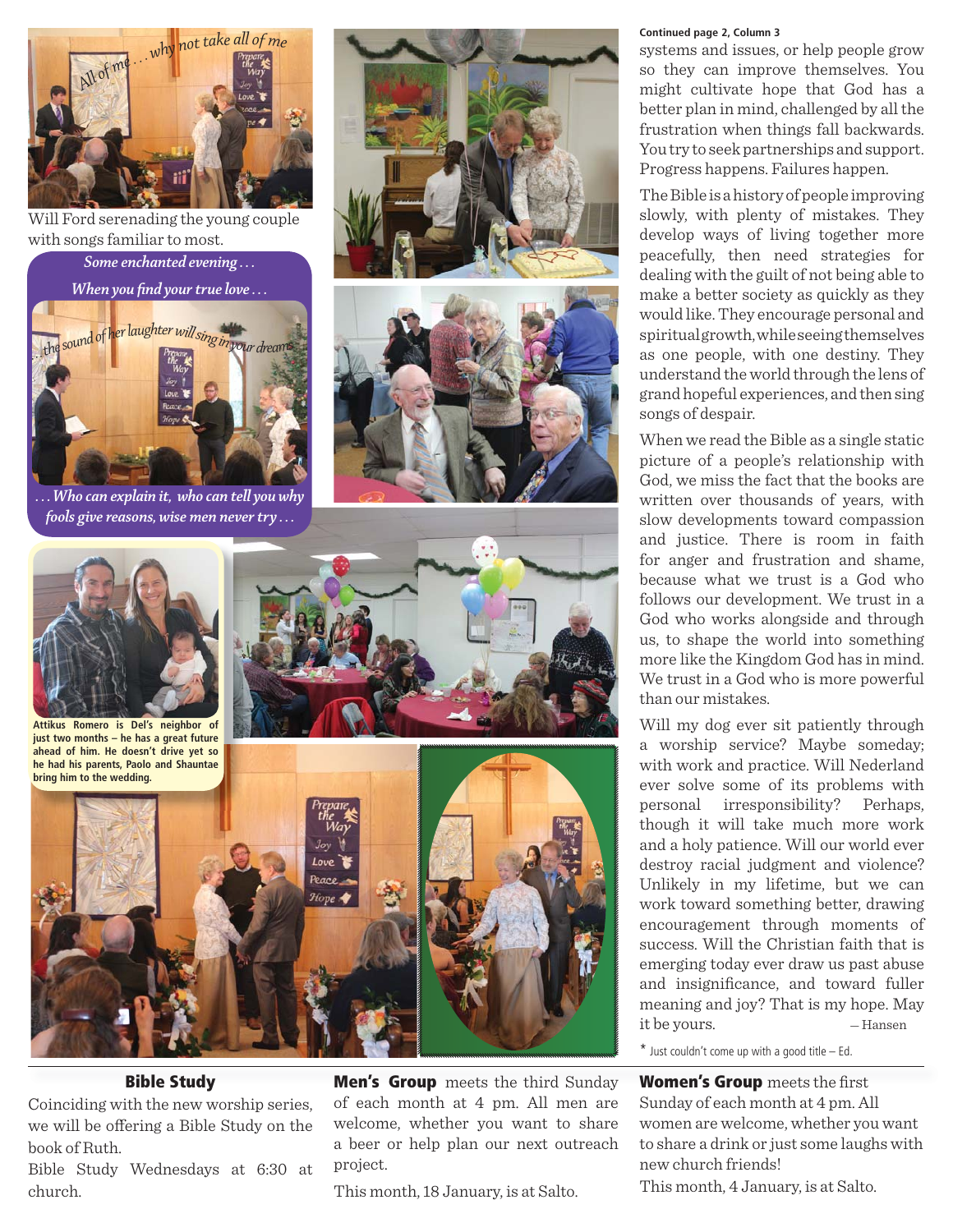

The Christmas ornament fundraiser for *Stop Hunger Now* has raised \$731 **STOP HUNGER NOW** already! Along with a gift from Rotary, we're nearly

half way to our goal of being able to pack 10,000 meals for hungry children.

You can still donate, at 29 cents per meal. And you could spread the word by sharing the church's Facebook post!



### **A Proposal . . . Perhaps a Legacy?**

**DEAR READER**, if you have read this newsletter for the past several months, then you may have seen articles and quotes regarding compassion.

Compassion? Say it to yourself. What's the first image that springs to mind? Or the first feeling you experience when you say or hear the word? Just think about it for a moment. Skip rushing to a conclusion; contemplate it.

Compassion. What is it? How do you sense it? Is it an image? A feeling – where? A sound? A taste?\*

How do you feel when you are compassionate; acting with or coming from compassion? How does it feel to be the recipient of compassion? Take a moment – reflect on these questions – ask others more relevant to your circumstance . . . .

When you're finished, consider going to http://charterforcompassion.org and signing the Charter for Compassion. Share it with others. Invite your partner or an acquaintance to take the pledge. At this writing, 110,836 have signed the charter

**AT THE ANNUAL MEETING** of the congregation, I will invite you to consider a step for NCPC; your vote for our church to become a partner of the Charter for Compassion. If you want do some homework, go here: http:// charterforcompassion.org/partners.

While doing some research on the Internet, I ran across a link that says the Presbyterian Church (USA) is the first denomination to adopt the Charter for Compassion. I haven't been able to corroborate this yet on the church or office of general assembly web sites. I have e-mailed the OGA for confirmation and to learn what the national church is doing. You can see where I learned of this here: http://www.jesusjay.org/2010/08/ fetzer-institute-helps-expand-charter. html. When you land on the page scroll down to the PC (USA) logo.

| <b>January Anniversaries!</b><br>11 Claudia &<br><b>Michael O'Neilli</b><br>29 Doug & Joyce<br>Thostile |                    |  |                   |
|---------------------------------------------------------------------------------------------------------|--------------------|--|-------------------|
| <b>January Birthdays!</b>                                                                               |                    |  |                   |
|                                                                                                         | 10 Adrianna Heller |  | 22 Dorothy Whalen |
|                                                                                                         | 11 Aimee Tomlinson |  | 22 Barbara Hardt  |
| Missing <i>your</i> birthday? Tell Gary.                                                                |                    |  |                   |

*"It is as necessary for a poor man to give away, as for a rich man. Many poor men are more devoted worshippers of Mammon than some rich men."* 

> — George MacDonald *Adela Cathcart*, vol. 2, ch. 3

George MacDonald was a Scottish author, poet, and Christian<br>minister. He was a pioneering figure in the field of fantasy literature and the mentor of fellow writer Lewis Carroll. C. S. Lewis said of one of MacDonald's books that it "baptized" his imagination.

Several months ago we remembered the folks who started this congregation in 1912 and constructed the sanctuary in 1915; wondering if, as a result, they had any sense of the legacy they were leaving for the community of Nederland and those of us who came after. Signing the Charter of Compassion and voting for NCPC to become a partner is a conscious step toward leaving a legacy for this community and those who come after us.

Perhaps in the year 2115 someone will ask, *"Hmm, I'm wondering if those folks in 2015 had any idea of the legacy they were leaving for our community and our church."*

— Gary Ennor

\* The taste of compassion? Consider what Gibran says \* when we work with love; substitute compassion for love:

*And all work is empty save when there is love; And when you work with love you bind yourself to yourself, and to one another, and to God. And what is it to work with love? It is to weave the cloth with threads drawn from your heart, even as if your beloved were to wear that cloth. It is to build a house with aff ection, even as if your beloved were to dwell in that house.* 

*It is to sow seeds with tenderness and reap the harvest with joy, even as if your beloved were to eat the fruit. It is to charge all things you fashion with a breath of your own spirit . . . .*

Most of us are too unconscious to notice the taste of compassion until we become ill. Now, think of a time when you were ill and a bowl of soup was placed in your hands, or a cup of hot (ginger?) tea. *Ah,* that's the taste of compassion*!*

**hdays**<br> **https://wind.com/mission**<br>
Thanks to the hard word<br>
volunteers including the<br>
especially the herculear<br>
Food Pantry's Executive<br>
Current, the Food Pant<br>
distribute more than 90 Thanks to the hard work of numerous volunteers including the cub scouts, and especially the herculean efforts of the Food Pantry's Executive Director, Chris Current, the Food Pantry was able to distribute more than 90 food baskets to various families in our community.

> The work to gather the food items in the days leading up to the distribution, sorting the items, getting the non-perishable items into the "baskets" ahead of time, obtaining and setting out the perishable items for people to choose what they'd like, obtaining and making available turkeys and chickens, gathering toys and clothing items, and having it all ready for distribution takes a whole community, and I'm grateful for all the help and support provided by the Nederland Community Presbyterian Church.

> Preliminary indications are that the Food Pantry's grant request for a new, commercial refrigerator will be approved, allowing the collection, storage and distribution of fresh milk, which requires a significant amount of room and, thus, can't be accomplished using the currently available Food Pantry refrigerators.

> Just a reminder, that the Nederland Food Pantry now has a web page at http:// www.nederlandfoodpantry.org/ — Dennis Whalen

#### **Youth Group**

The 2014-2015 Youth Group calendar of events is published on our website! Check it out at www.nederlandcpc.org/youthgroup.

4 January 11:30 – The Whole Youth Group (with the Purdue University group) for a mission project!

15 January 7 pm – The Whole Youth Group, with dessert!

1 February 11:30 – High Schoolers, with lunch

1 February 1 pm – Middle Schoolers, with snack

In Our Prayers: Violet Aandres and Rich Deubel; Judy Anderson; Rev. Gibney's brother; Don and Betty Hunt; Frank Irwin; David Lynd; Karen Moss; Morggan O'Neill; Miles Pancoast and family; Rhonda Skeie and her brother Steve Holland; Bob Kochen; Atashnaa Medicine Shield; Gail and David Skinner; Jerry and Margaret Ward; Pam White; love and consideration within the church and denomination; for those who are unable to worship with us regularly; for those serving in the military; Isaiah and other foster children waiting for a family; for all those caring for aging parents; and for those struggling with the problems at issue in Feguson and Berkeley, Missouri, Ohio, Brooklyn and beyond